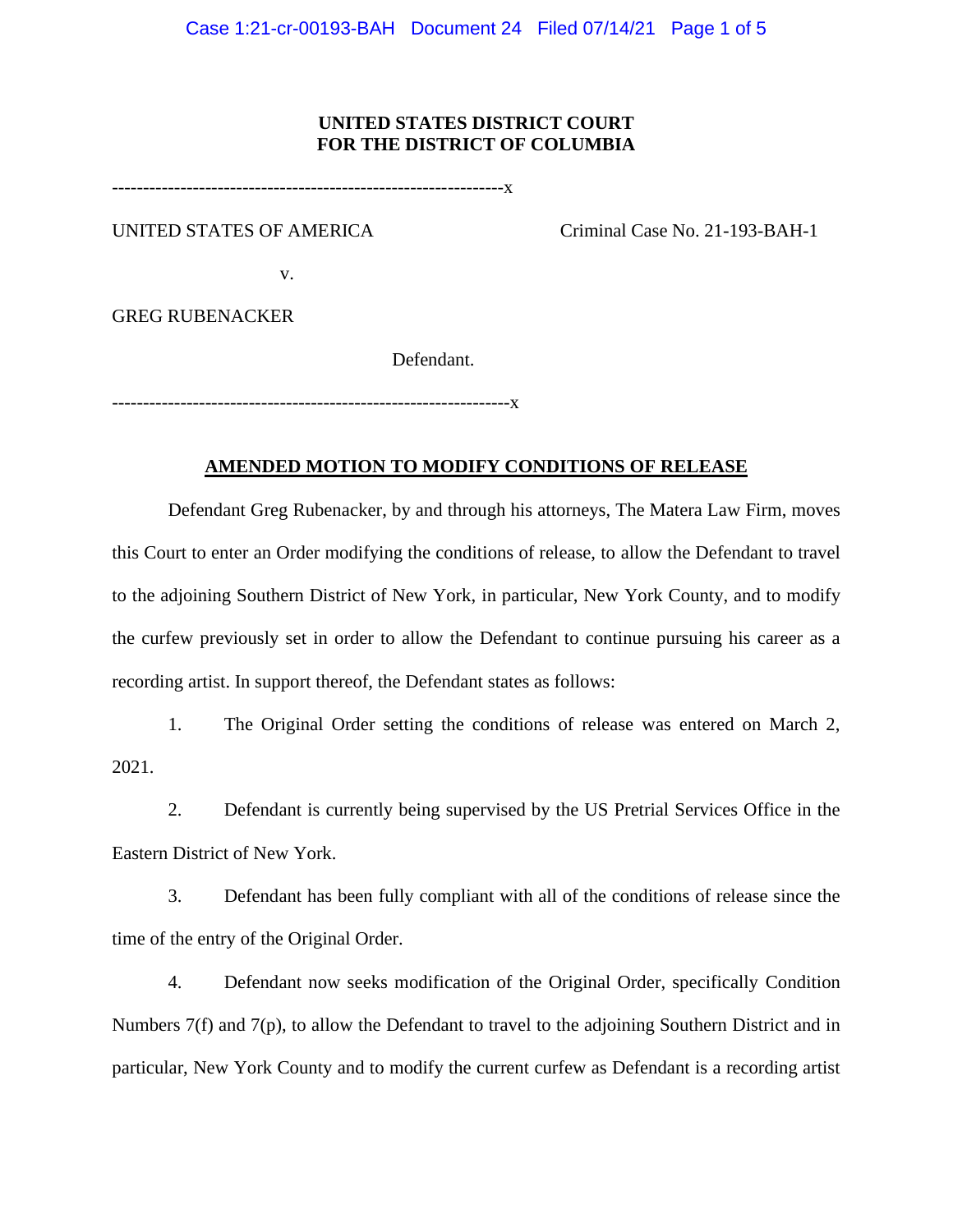#### Case 1:21-cr-00193-BAH Document 24 Filed 07/14/21 Page 2 of 5

that records music at recording studios in New York County several days per week with such recording sessions typically commencing between 10:00 and 11:00 pm and thereafter lasting for several hours.

5. The current Conditions do allow the Defendant to travel outside of the District with permission each time which poses an issue as Defendant does not always know when he will be called to a recording session which is usually based on when time slots are available or become available, and such notification is often an hour or so before at which time it is not practicable to reach the Pretrial Services Officer.

6. Defendant and counsel have consulted with the Pretrial Services Officer, Brian Manganaro, who indicated that Mr. Rubenacker has been compliant and that he would have no objection to this request but that he would have to speak with the assigned Pretrial Services Officer in the District of Columbia.

7. There was apparently some confusion with the understanding and communication between the parties and in light of such, counsel has spoken with the assigned Pretrial Services Officer in the District of Columbia and it is our understanding that said Officer will be submitting her report to Your Honor in connection with this Motion asking for no change in the current conditions.

8. Counsel has also had a subsequent conversation with the Government, by Assistant United States Attorney Troy Edwards, and it is our understanding that the Government does not object to modifying Condition Number 7(f) to extend the travel restrictions to permit Defendant to travel to the Southern District of New York and modifying Condition 7(p) to extend the curfew from 10:00 pm to 12:00 am.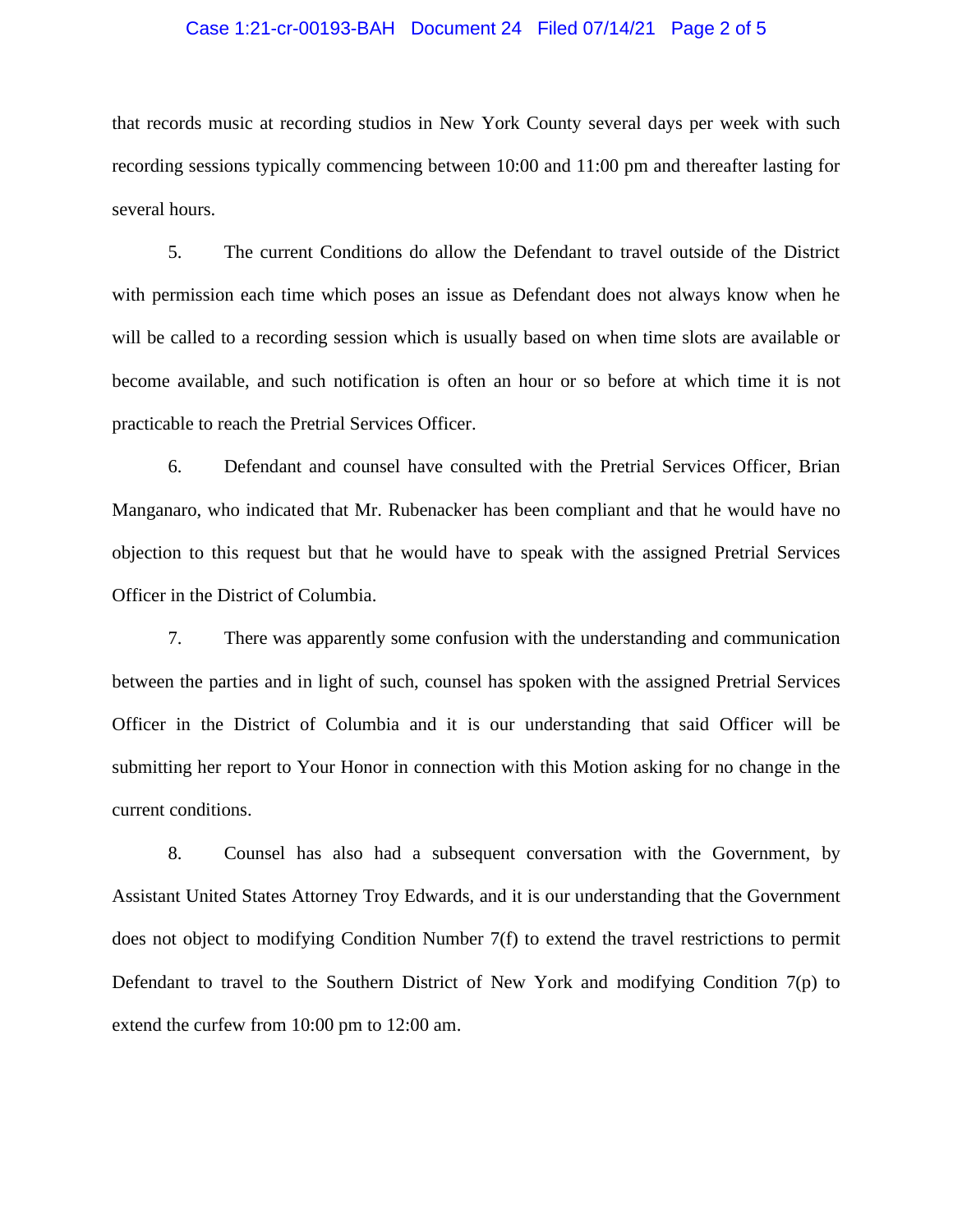## Case 1:21-cr-00193-BAH Document 24 Filed 07/14/21 Page 3 of 5

WHEREFORE, for the foregoing reasons, Defendant requests that this Court enter an Order modifying the current Conditions of Release as set forth herein.

Dated this 14<sup>th</sup> day of July, 2021.

 $\sqrt{s/}$ 

Michaelangelo Matera (MM1586)

The Matera Law Firm 560 Broadhollow Road, Suite 303 Melville, New York 11747 Telephone: (516) 741-6700 Facsimile: (516) 741-6797 E-mail: MMatera@materalaw.com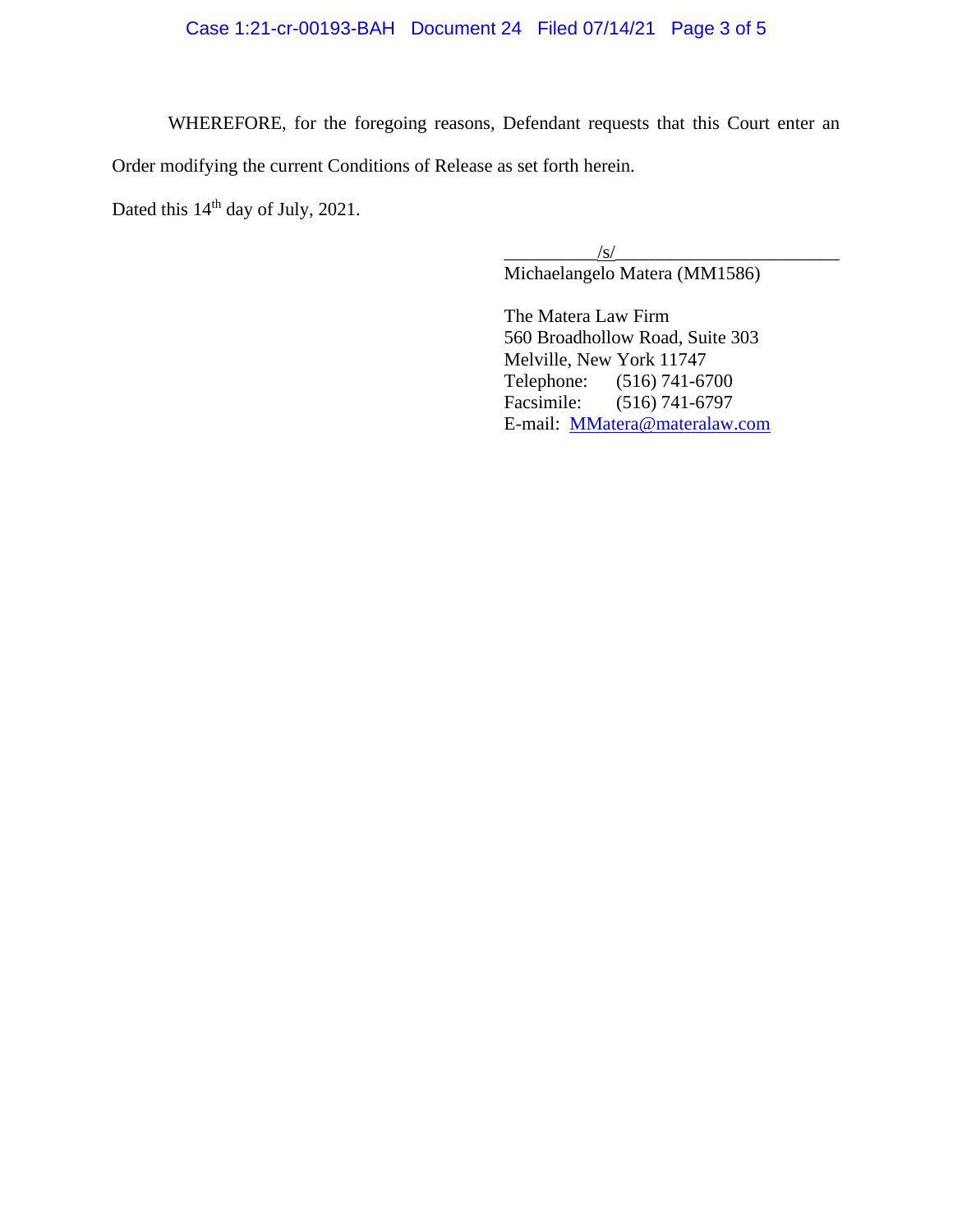### **CERTIFICATE OF SERVICE**

The undersigned certifies that a true and correct copy of Defendant's Motion to Modify Conditions of Release was electronically filed on the Court's electronic filing system on July 14, 2021,

Dated this 14<sup>th</sup> day of July, 2021.

 $\sqrt{s}/\sqrt{s}$ 

Michaelangelo Matera (MM1586)

The Matera Law Firm 560 Broadhollow Road, Suite 303 Melville, New York 11747 Telephone: (516) 741-6700 Facsimile: (516) 741-6797 E-mail: MMatera@materalaw.com